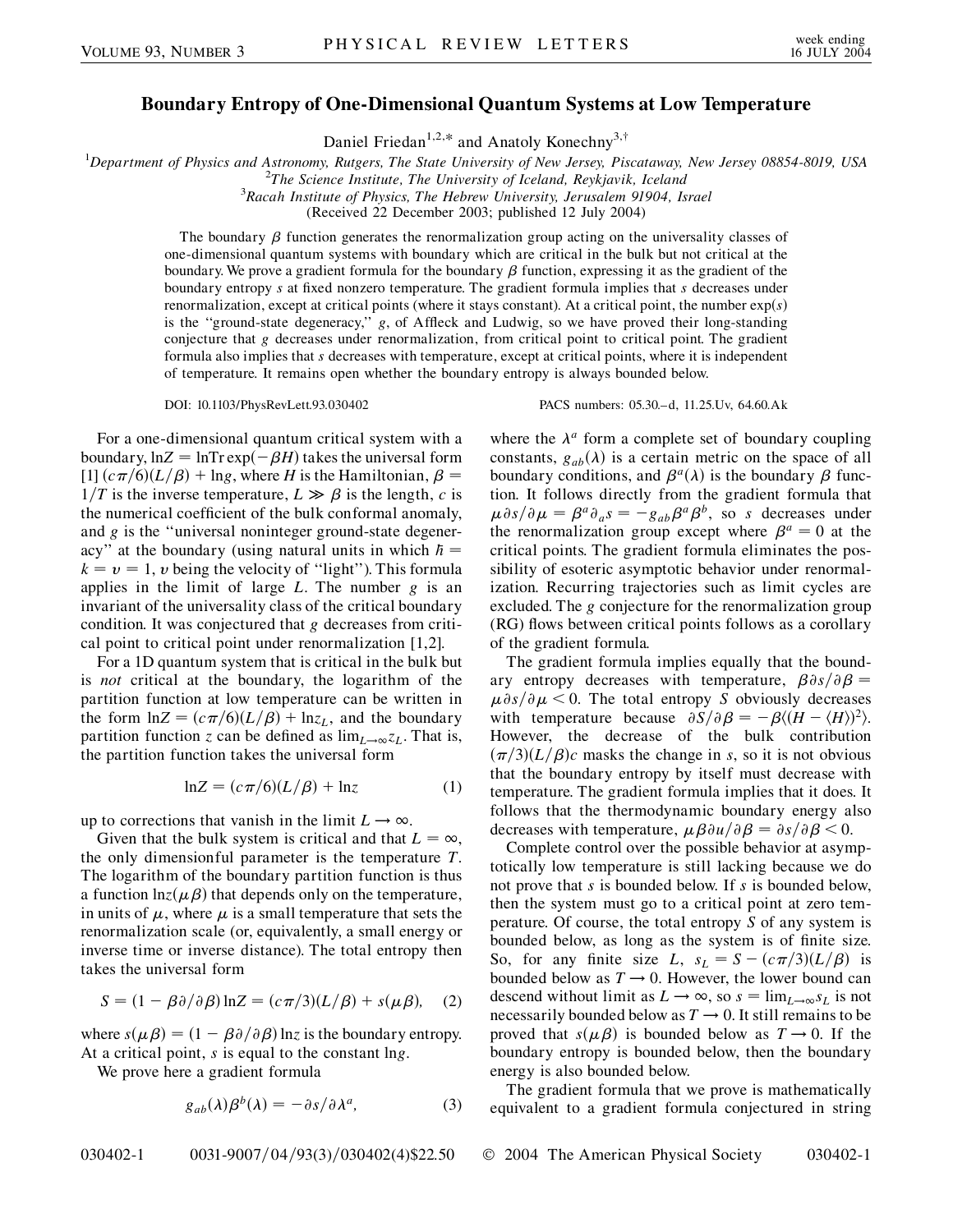theory [3–7]. Evidence was given for the string theory conjecture [4,6,8], but the formula was never proved. It has been claimed that a proof was given in Ref. [7], but it was assumed there that the boundary  $\beta$  function  $\beta^a(\lambda)$  is linear in the coupling constants  $\lambda^a$ . This is an invalid assumption. The  $\beta$  function cannot be linearized when there are marginally relevant couplings or, more generally, whenever resonance conditions occur (as discussed, for example, in Ref. [6]). Moreover, the conjectured string gradient formula is expressed in unphysical quantities, in terms of unnormalized correlation functions. Our contribution is to express the gradient formula in terms of normalized correlation functions and the boundary entropy, which are physical quantities, and to prove the formula using physical properties of the 1D quantum system. Some of the ideas used in the proof can be found in the string theory work [3,6]. The rewriting of the conjectured string gradient formula is based on an idea that is implicit in Ref. [7] and was mentioned explicitly to us [9]. Here, to avoid distracting from the physical meaning, we first prove the gradient formula in physical terms and only afterwards explain the connection to the string conjecture.

The proof of the gradient formula applies to *all* local 1D quantum systems. It uses only the basic principles of quantum mechanics and locality. The gradient formula must therefore hold in every local 1D quantum mechanical model. The point of proving a result such as the gradient formula is to give reliable theoretical information about what is physically possible. For instance, when building devices out of low temperature 1D quantum systems joined at boundaries, it will be useful to know in advance, with certainty, what kinds of boundary behaviors are possible. It will be useful to know that the boundary must always behave as a thermodynamic system, except that it does not obey the third law. Proof also reveals what must be done to evade the theoretical limits. The gradient formula itself is not likely to be avoidable, since the proof depends only on the basic principles of quantum mechanics and renormalization, assuming only the existence of a local stress-energy tensor, which is assured by microscopic locality. Rather, attention is directed towards exotic systems, where the metric  $g_{ab}(\lambda)$  degenerates, or where *s* is infinite [10,11], or even where *s* might not be bounded below, if this cannot be proved impossible. A lower bound on *s* would have to depend on the details of the bulk system. The bound could not be uniform, not a function of *c* alone. This can be seen in the critical  $c = 1$  Gaussian model, where the values of *g* depend on the marginal coupling constant of the bulk model and can become arbitrarily close to zero [12].

The equilibrium observables of the system live on the cylindrical Euclidean space-time, periodic in Euclidean time with period  $\beta$ . The spacetime coordinates are  $x^{\mu}$  =  $(x, \tau)$ , where  $0 \le x \le L$  and  $\tau \sim \tau + \beta$ . The boundary is at  $x = 0$ . The stress-energy tensor  $T_{\mu\nu}(x, \tau)$  expresses the response of the system to an infinitesimal local variation 030402-2 030402-2

$$
\delta \ln Z = (1/2) \iint \mu^2 d\tau dx \langle \delta g_{\mu\nu} T^{\mu\nu}(x,\tau) \rangle. \tag{4}
$$

To avoid potential confusion, we stress that the metric here is not dynamical. The metric describes the background geometry in which the 1D quantum system exists.

We specialize to  $1 + 1$  dimensions the general analysis of the stress-energy tensor in space-times with boundary [13]. The stress-energy tensor can be written as a bulk part plus a boundary part:

$$
T_{\mu\nu} = T_{\mu\nu}^{\text{bulk}}(x,\tau) + \delta(\mu x)t_{\mu\nu}(\tau). \tag{5}
$$

There could also be a boundary operator proportional to  $\delta'(x)$ **1**, but the identity operator makes no contribution to connected correlation functions, so we can ignore it.

The conservation equations follow from invariance of the physics under localized coordinate reparametrizations  $\delta x^{\mu} = v^{\mu}(x, \tau)$  where the vector field  $v^{\mu}$  is tangent to the boundary, i.e.,  $v^x(0, \tau) = 0$ . A nearly critical system is insensitive to the detailed coordinate labeling of its local degrees of freedom (e.g., the coordinate labeling of lattice sites in a lattice model). The coordinate reparametrization is equivalent to a change in the metric tensor  $\delta g_{\mu\nu} = \partial_{\mu} v_{\nu} + \partial_{\nu} v_{\mu}$ . Plugging this into the formula for  $\delta$  ln*Z* and setting the variation to zero, we obtain, after integration by parts, the bulk conservation equation  $\partial^{\mu} T_{\mu\nu}^{\text{bulk}} = 0$  and also  $\int \mu d\tau (\mu T_{\text{xt}}^{\text{bulk}} v^{\tau} - t_{\mu\nu} \partial^{\mu} v^{\nu}) = 0$ at the boundary, which is equivalent to the boundary conservation equations  $t_{xx} = t_{xx} = t_{\tau x} = 0$  and

$$
\mu T_{\chi\tau}^{\text{bulk}}(0,\,\tau) + \partial_{\tau}\theta = 0,\tag{6}
$$

where  $\theta(\tau) \equiv t_{\tau\tau}(\tau)$ . The boundary operator  $\theta$  was described in Ref. [14]. The trace of the stress-tensor is

$$
T^{\mu}_{\mu} = \Theta(x, \tau) = \Theta_{\text{bulk}}(x, \tau) + \delta(\mu x)\theta(\tau). \tag{7}
$$

The system is critical in the bulk, so  $\Theta_{\text{bulk}}(x, \tau) = 0$  up to contact terms. The full trace is  $\Theta = \delta(\mu x) \theta(\tau)$ , entirely a boundary operator.

The space of boundary conditions is parametrized by the coupling constants  $\lambda^a$ , which couple to the renormalized local boundary fields  $\phi_a$ ,  $\partial_a \ln Z = \int \mu d\tau \langle \phi_a(\tau) \rangle$ . The boundary trace  $\theta$  can be decomposed into a linear combination of the boundary fields and the identity operator

$$
\theta = \beta^a(\lambda)\phi_a + h(\lambda)\mathbf{1},\tag{8}
$$

where  $\beta^a(\lambda)$  is the boundary  $\beta$  function. We will not have to worry about the term  $h(\lambda)$ **1** because  $\theta$  will only appear within connected correlation functions.

The foregoing are operator statements. In correlation functions, the stress-energy tensor will also have contact terms. The generator of dilatations  $\delta g_{\mu\nu} = 2(\delta \mu/\mu) \delta_{\mu\nu}$ is  $\int \mu^2 d\tau dx \Theta(x, \tau)$ , so the renormalization group equation for ln*Z* is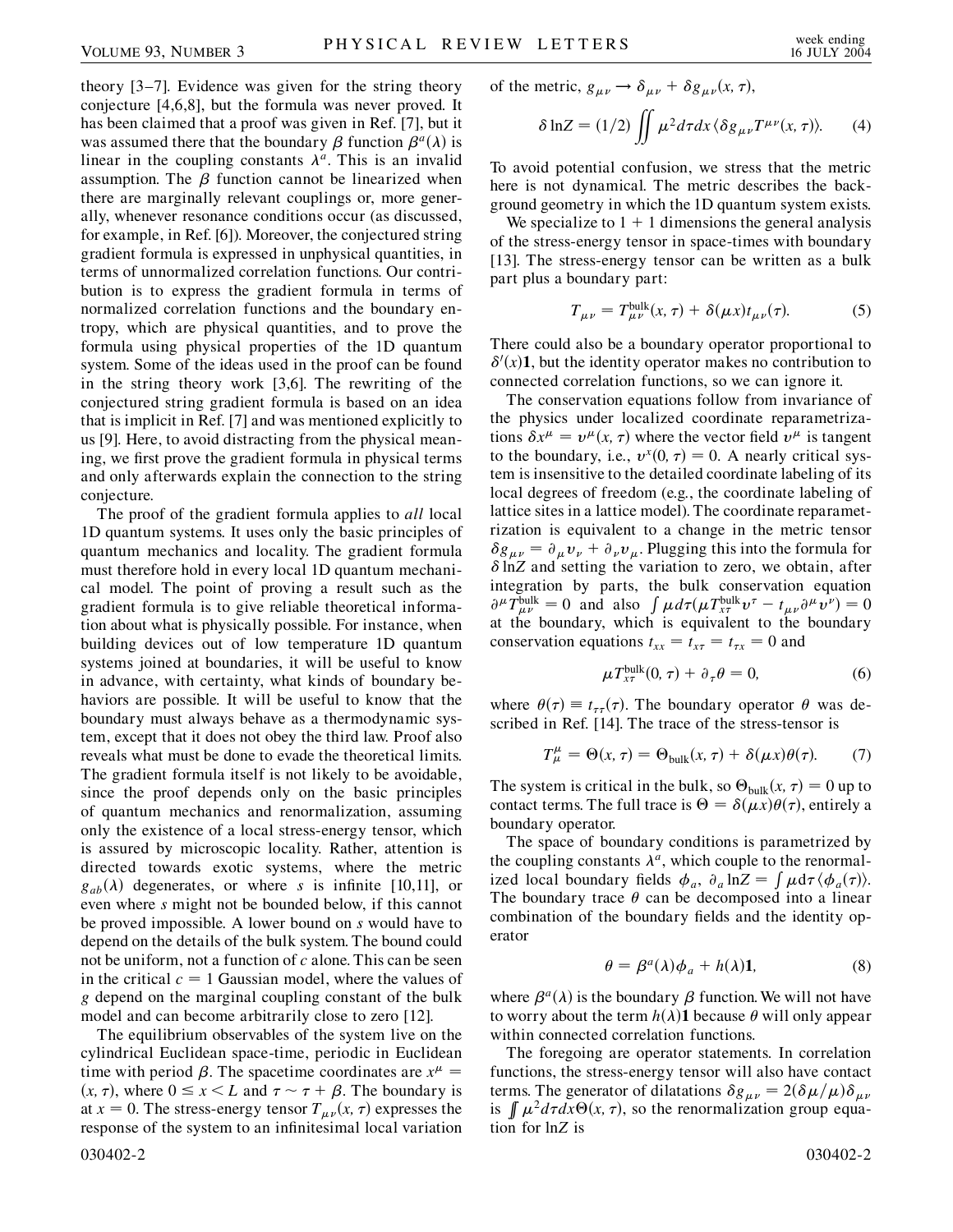$$
(\mu \partial/\partial \mu) \ln Z = \iint \mu^2 d\tau dx \langle \Theta(x, \tau) \rangle
$$
  
=  $\beta^a \partial_a \ln Z + \mu \beta h(\lambda),$  (9)

where  $\Theta$  is given by Eq. (7). For the one-point functions,

$$
(\mu \partial/\partial \mu)\langle \phi_b(\tau_1)\rangle = \iint \mu^2 d\tau dx \langle \Theta(x,\tau)\phi_b(\tau_1)\rangle_c
$$
  
=  $(\beta^a \partial_a \delta_b^c + \gamma_b^c - \delta_b^c)\langle \phi_c(\tau_1)\rangle$ , (10)

where the coefficients  $\gamma_b^c - \delta_b^c$  come from contact terms of  $\Theta_{\text{bulk}}$  and  $\theta$  with  $\phi_b$ . Because of the contact terms,  $\Theta_{\text{bulk}}$  cannot be omitted. The identity  $\gamma_b^a = \partial_b \beta^a$  follows from  $[\mu \partial / \partial \mu, \partial_a] = 0$ , which in turn follows from the definition of the  $\lambda^a$  as the coupling constants renormalized at scale  $\mu$ . We will need one last property of the stress-energy tensor: that  $T_{\mu\nu}^{\text{bulk}}(x,\tau)$  decays as  $exp(-4\pi x/\beta)$  in connected correlation functions far from the boundary. This follows from the fact that when x is far from the boundary,  $T^{\text{bulk}}_{\mu\nu}(x, \tau)$  behaves as in the bulk theory without boundary.

We prove the gradient formula, Eq.  $(3)$ , with the metric on the space of boundary conditions given by

$$
g_{ab}(\lambda) = \int \mu d\tau_1 \int \mu d\tau \langle \phi_a(\tau_1) \phi_b(\tau) \rangle_c f(\tau - \tau_1), \tag{11}
$$

where  $f(\tau) = 1 - \cos(2\pi \tau/\beta)$ . This is essentially the metric proposed in Ref. [3], except that Ref. [3] used the unnormalized, full two-point function, while we use the normalized, connected two-point function. Because we are using the connected two-point function, we can write

$$
g_{ab}\beta^b = \int \mu d\tau_1 \int \mu d\tau \langle \phi_a(\tau_1)\theta(\tau) \rangle_c f(\tau - \tau_1). \quad (12)
$$

The identity component of  $\theta$  makes no contribution to the connected two-point function. Let us deal with the term containing the cosine:

$$
A_a(\tau_1) \equiv \int \mu d\tau \langle \phi_a(\tau_1) \theta(\tau) \rangle_c (-\cos[2\pi(\tau - \tau_1)/\beta])
$$
  
= 
$$
\int \mu d\tau \langle \phi_a(\tau_1) \partial_\tau \theta(\tau) \rangle_c 2v^\tau(0, \tau),
$$
 (13)

where we integrate by parts on the boundary and define  $v^{\tau}(0, \tau) \equiv (\beta/4\pi) \sin[2\pi(\tau - \tau_1)/\beta]$  as a tangent vector field on the boundary. The correlation functions are distributions, so integration by parts is justified. By the boundary conservation law Eq. (6),

$$
A_a(\tau_1) = \int \mu d\tau \langle \phi_a(\tau_1) \mu T_{x\tau}^{\text{bulk}}(\tau) \rangle_c(-2) \nu^{\tau}(0, \tau). \quad (14)
$$

Next, we extend the boundary vector field  $v^{\tau}(0, \tau)$  to a conformal Killing vector field  $v^{\mu}(x, \tau)$  in the bulk. That is,  $v^x(0, \tau) = 0$  and  $\partial_\mu v_\nu + \partial_\nu v_\mu = g_{\mu\nu} \partial_\sigma v^\sigma$ . Such a vector field is most easily found as an analytic vector field  $v^w = (2\pi/\beta)(v^x + iv^{\tau})$  in the complex coordinate  $w = 2\pi(x + i\tau)/\beta$ ,  $v^w = [\exp(w - w_1) - \exp(-w + \lambda)]$  $w_1$ ]/4. Then  $\partial_{\sigma} v^{\sigma} = \cos[2\pi(\tau - \tau_1)/\beta] \cosh(2\pi x/\beta)$ . Now we integrate by parts in the bulk, using the bulk conservation equation, to obtain

$$
A_a(\tau_1) = \iint \mu^2 d\tau dx \langle \phi_a(\tau_1) T_{\mu\nu}^{\text{bulk}}(x,\tau) \rangle_c 2 \partial^\mu \nu^\nu. \quad (15)
$$

There is no boundary term at large *x* because of the decay condition  $T^{\text{bulk}}_{\mu\nu}(x,\tau) \sim \exp(-4\pi x/\beta)$ . Then we use the fact that  $v^{\mu}$  is a conformal Killing vector to write

$$
A_a(\tau_1) = \iint \mu^2 d\tau dx \langle \phi_a(\tau_1) \Theta_{\text{bulk}}(x,\tau) \rangle_c \partial_\sigma v^\sigma. \quad (16)
$$

Finally, we can approximate  $\partial_{\sigma} v^{\sigma} \sim 1$  because  $\Theta_{\text{bulk}} =$ 0, except for contact terms. The boundary operator  $\phi_a(\tau_1)$ is renormalizable, and  $\Theta_{bulk}$  has dimension 2, so the most singular contact terms in the two-point function are of the form  $\delta(x)\delta'(\tau-\tau_1)$  and  $\delta'(x)\delta(\tau-\tau_1)$ . But  $\partial_{\sigma} v^{\sigma}(x, \tau) - 1$  vanishes to second order at  $x = 0, \tau = \tau_1$ , so there is no error. Thus

$$
A_a(\tau_1) = \iint \mu^2 d\tau dx \langle \phi_a(\tau_1) \Theta_{\text{bulk}}(x, \tau) \rangle_c.
$$
 (17)

Using Eqs. (17) and (7) in Eq. (12), we arrive at

$$
g_{ab}\beta^{b} = \int \mu d\tau_{1} \iint \mu^{2} d\tau dx \langle \phi_{a}(\tau_{1})[\Theta_{bulk}(x,\tau) + \delta(\mu x)\theta(\tau)]\rangle_{c} = \int \mu d\tau_{1} \iint \mu^{2} d\tau dx \langle \phi_{a}(\tau_{1})\Theta(x,\tau)\rangle_{c}
$$
  
= 
$$
\int \mu d\tau_{1}(\mu \partial/\partial \mu) \langle \phi_{a}(\tau_{1})\rangle = (\mu \partial/\partial \mu - 1)\partial_{a} \ln Z = -\partial_{a} s,
$$
 (18)

which is the gradient formula.

Each element of the gradient formula is covariant under renormalization. The boundary entropy *s* is covariant,  $\mu \partial s/\partial \mu = \beta^a \partial_a s$ , even though the partition function is not [see Eq. (9)]. Using Eq. (9),

$$
(\mu \partial/\partial \mu - \beta^a \partial_a)s = (\mu \partial/\partial \mu - \beta^a \partial_a)(1 - \mu \partial/\partial \mu) \ln Z
$$
  
= 
$$
(1 - \mu \partial/\partial \mu)(\mu \beta h) = 0.
$$
 (19)

That is, the entropy is not sensitive to a shift of the ground state energy. The covariance of  $\beta^a$  is just its  $\mu$  independence. The metric *gab* is covariant under renormalization because it is defined in terms of normalized, connected correlation functions, in Eq. (11).

To show that the metric *gab* is positively definite, we need only remark that  $g_{ab} \delta \lambda^a \delta \lambda^b$  is given in Eq. (11) as a